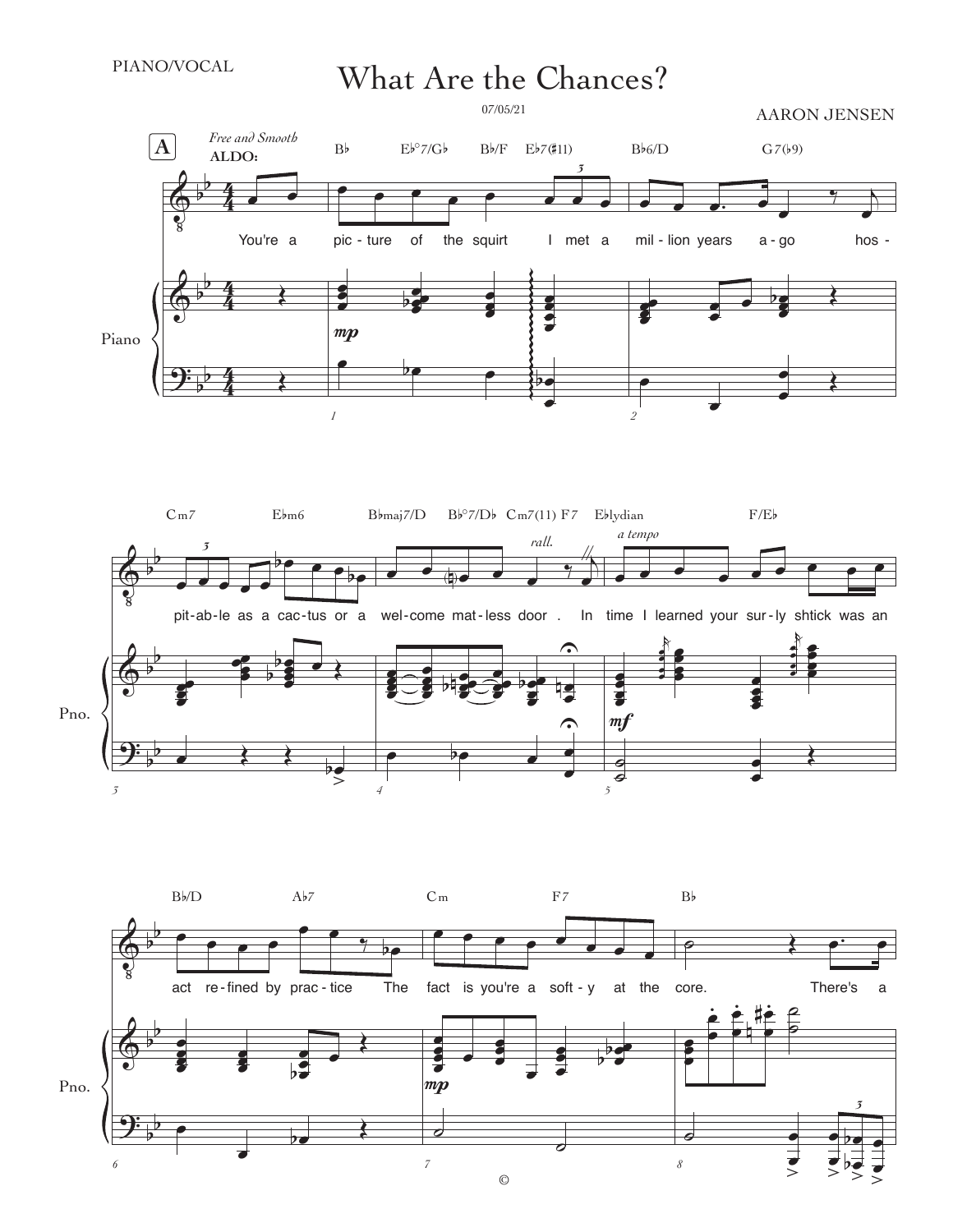



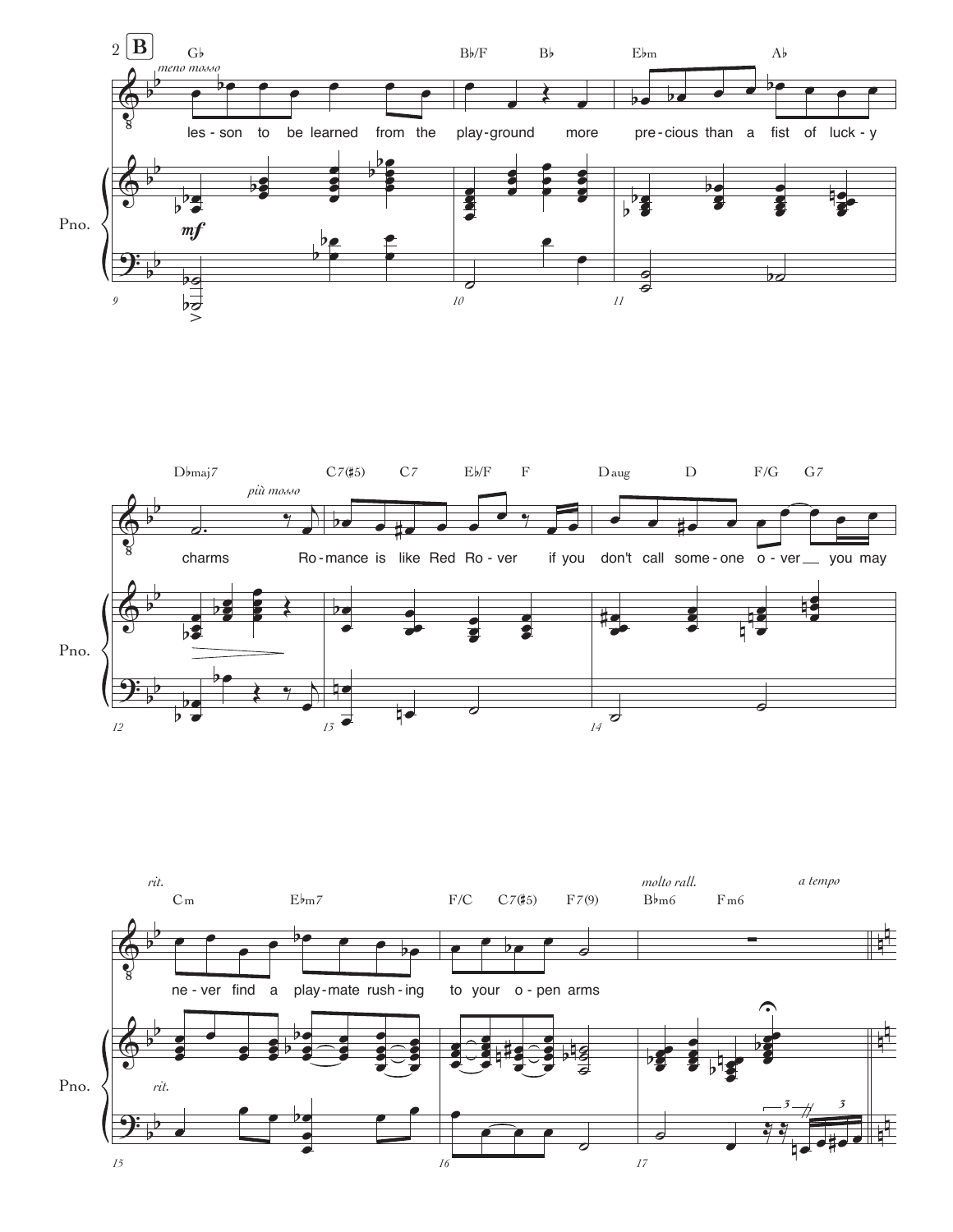



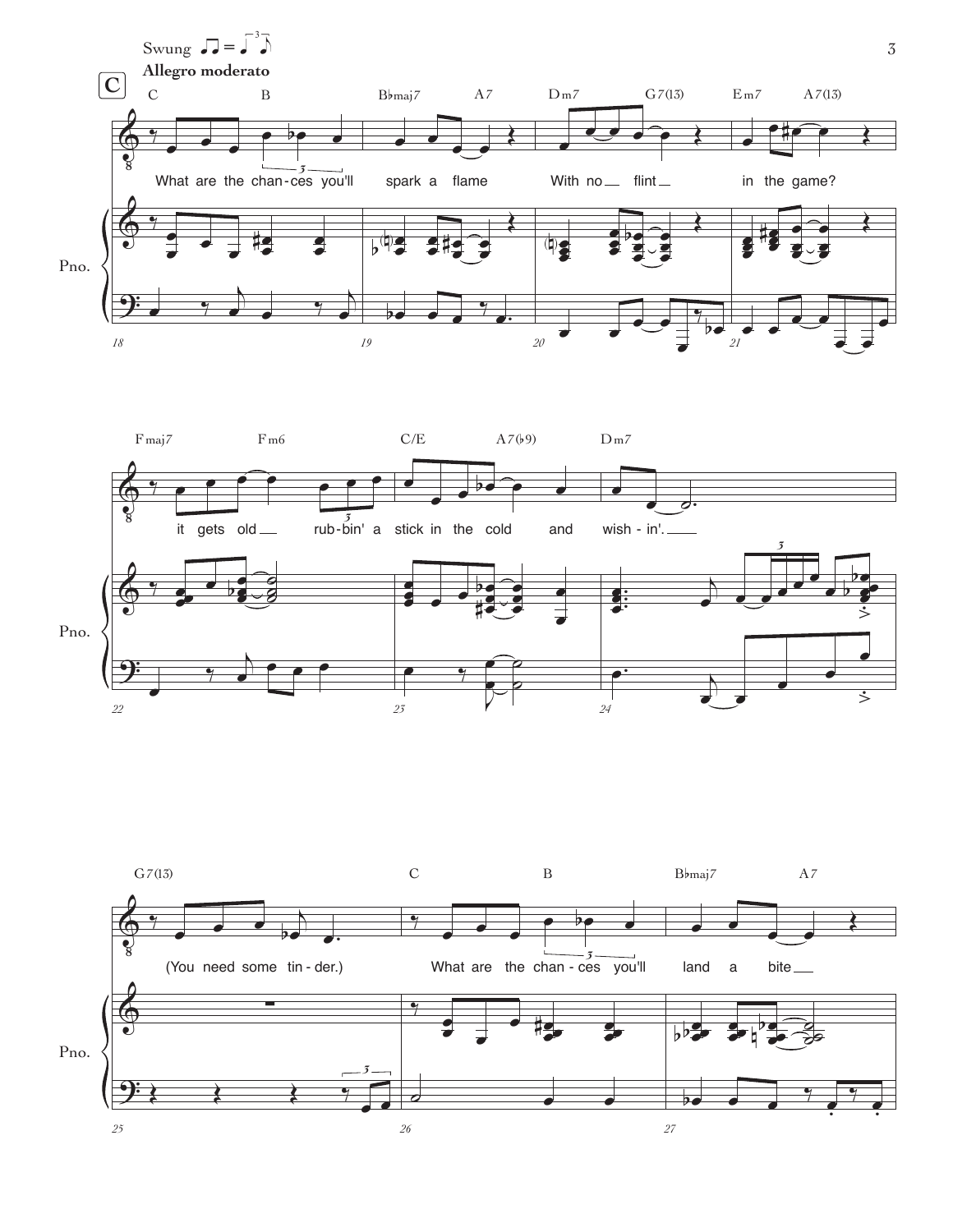



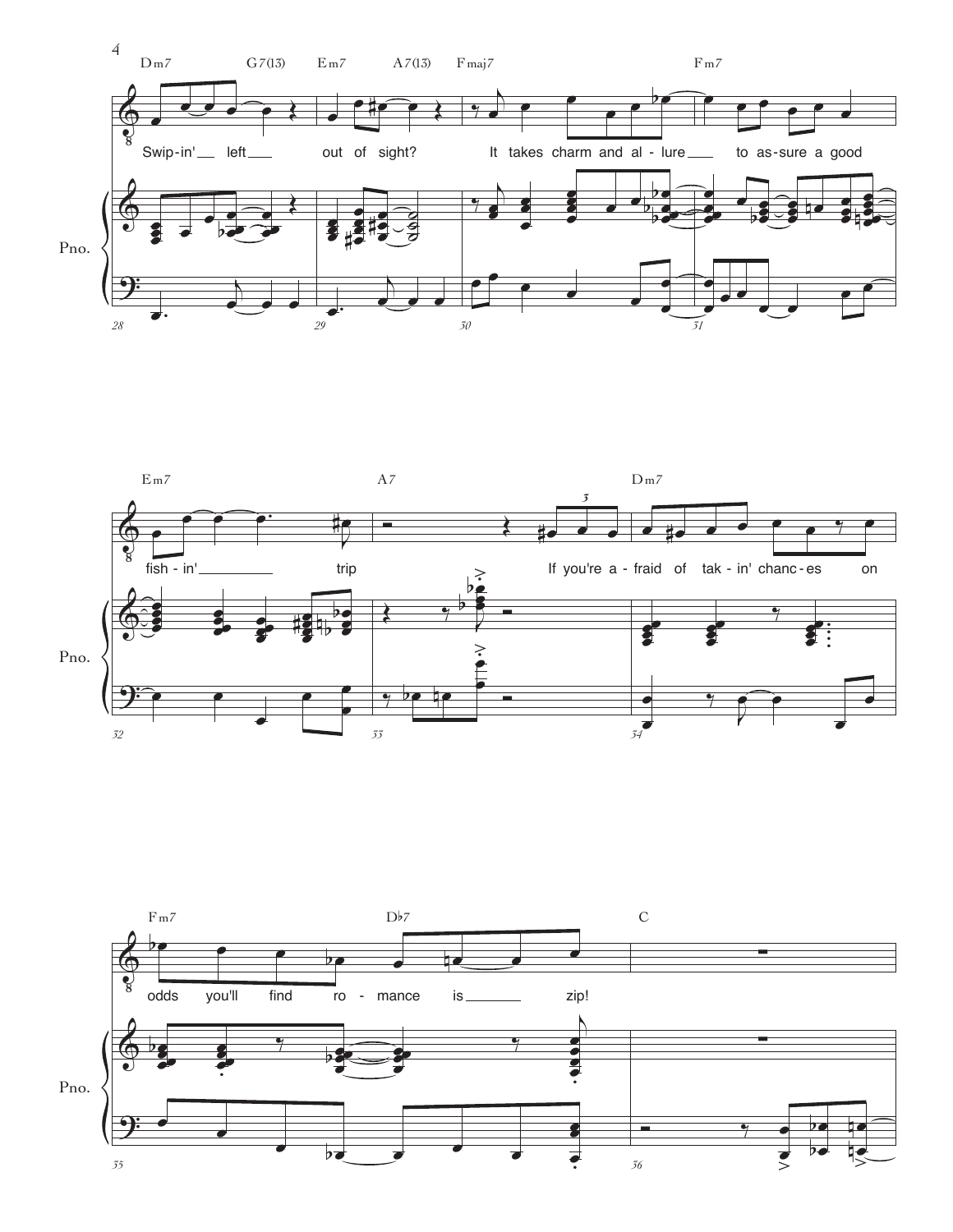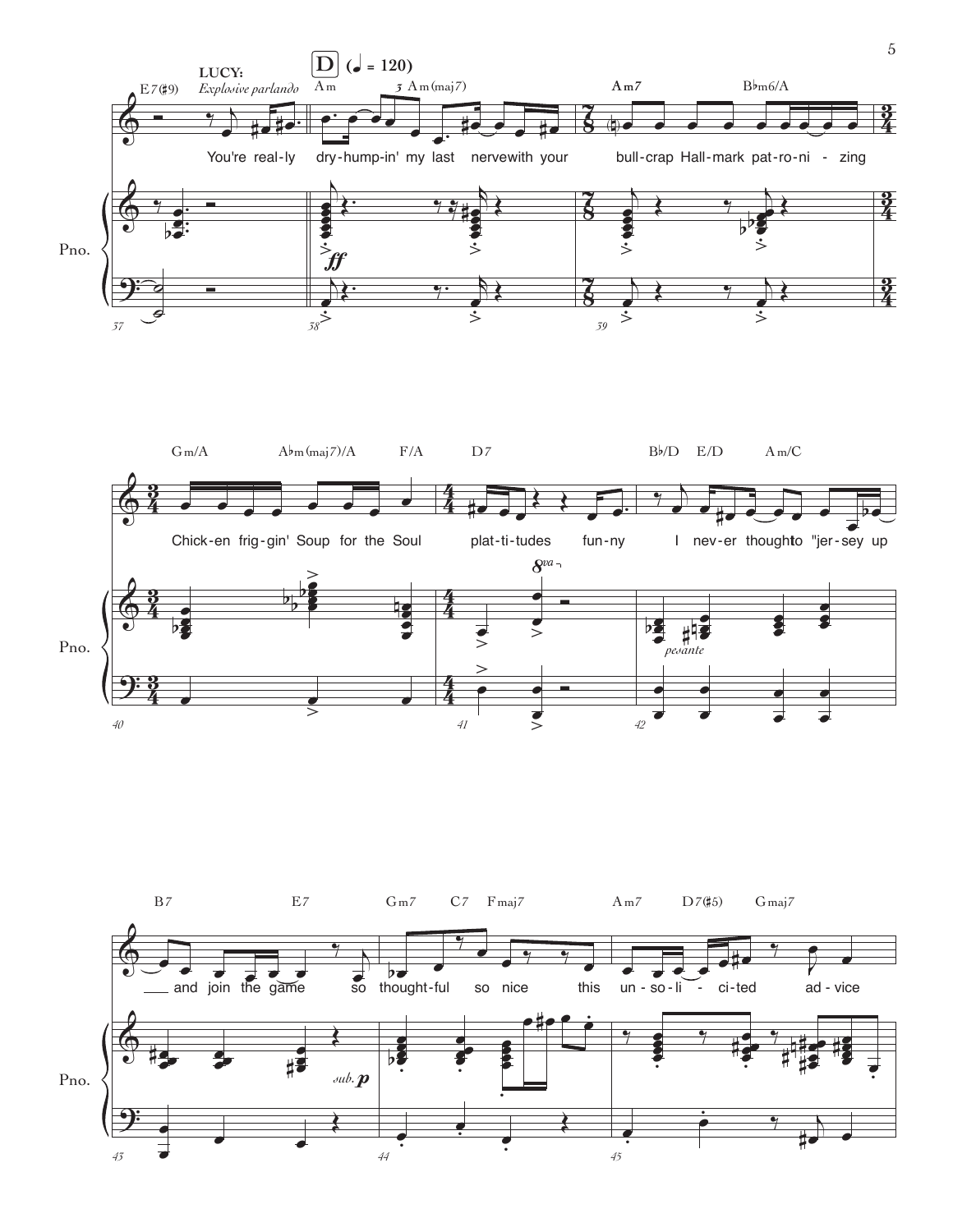



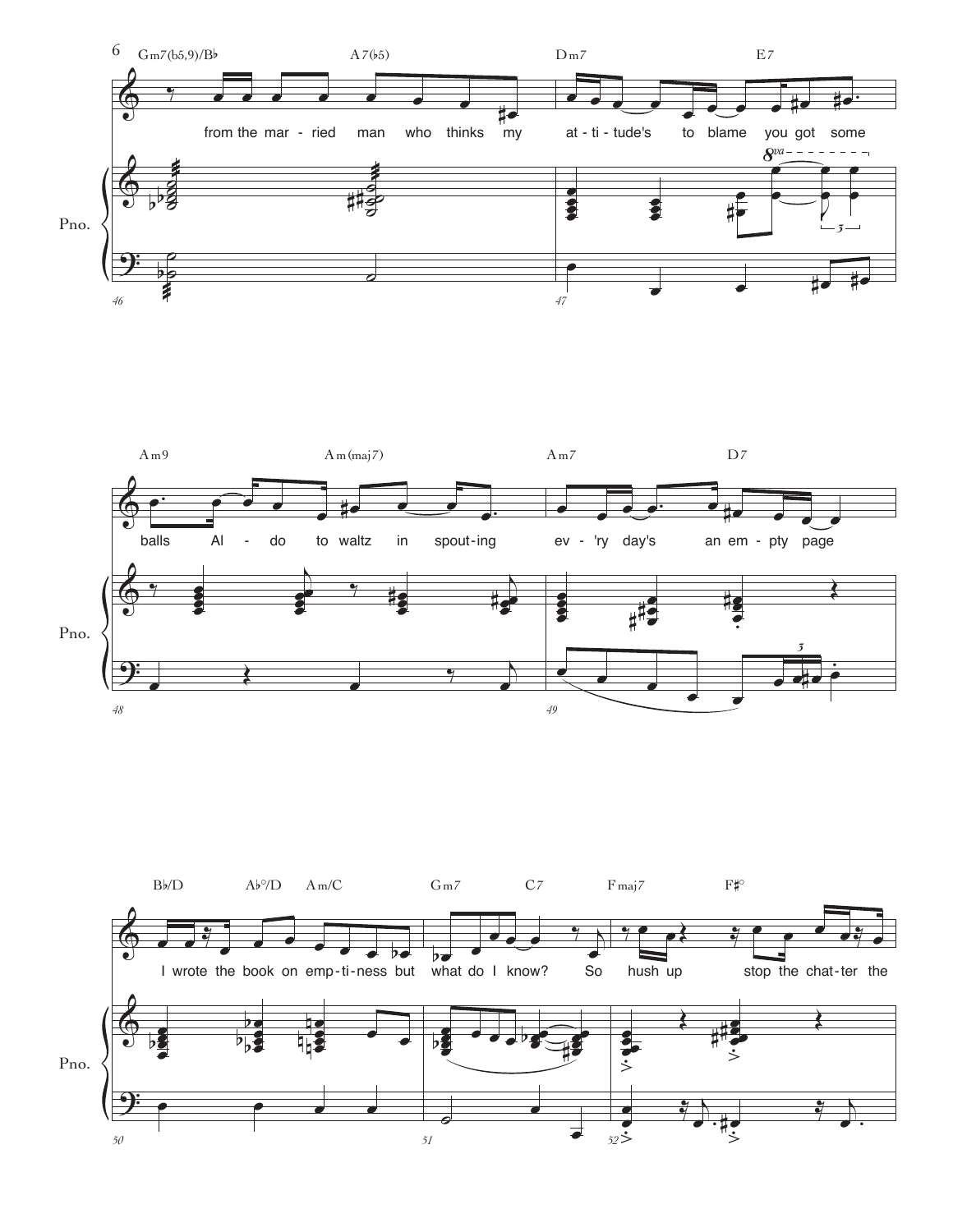





 $\boldsymbol{7}$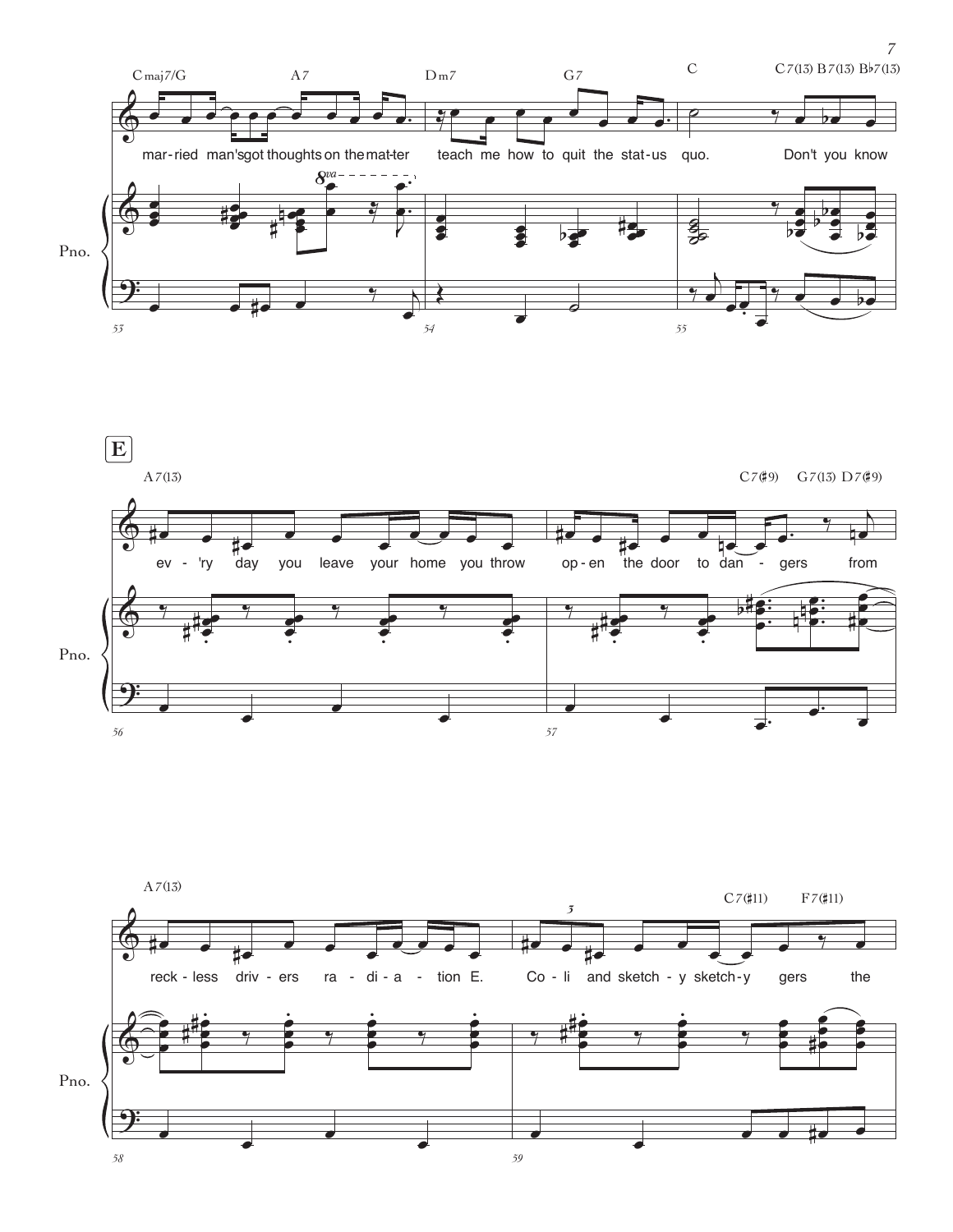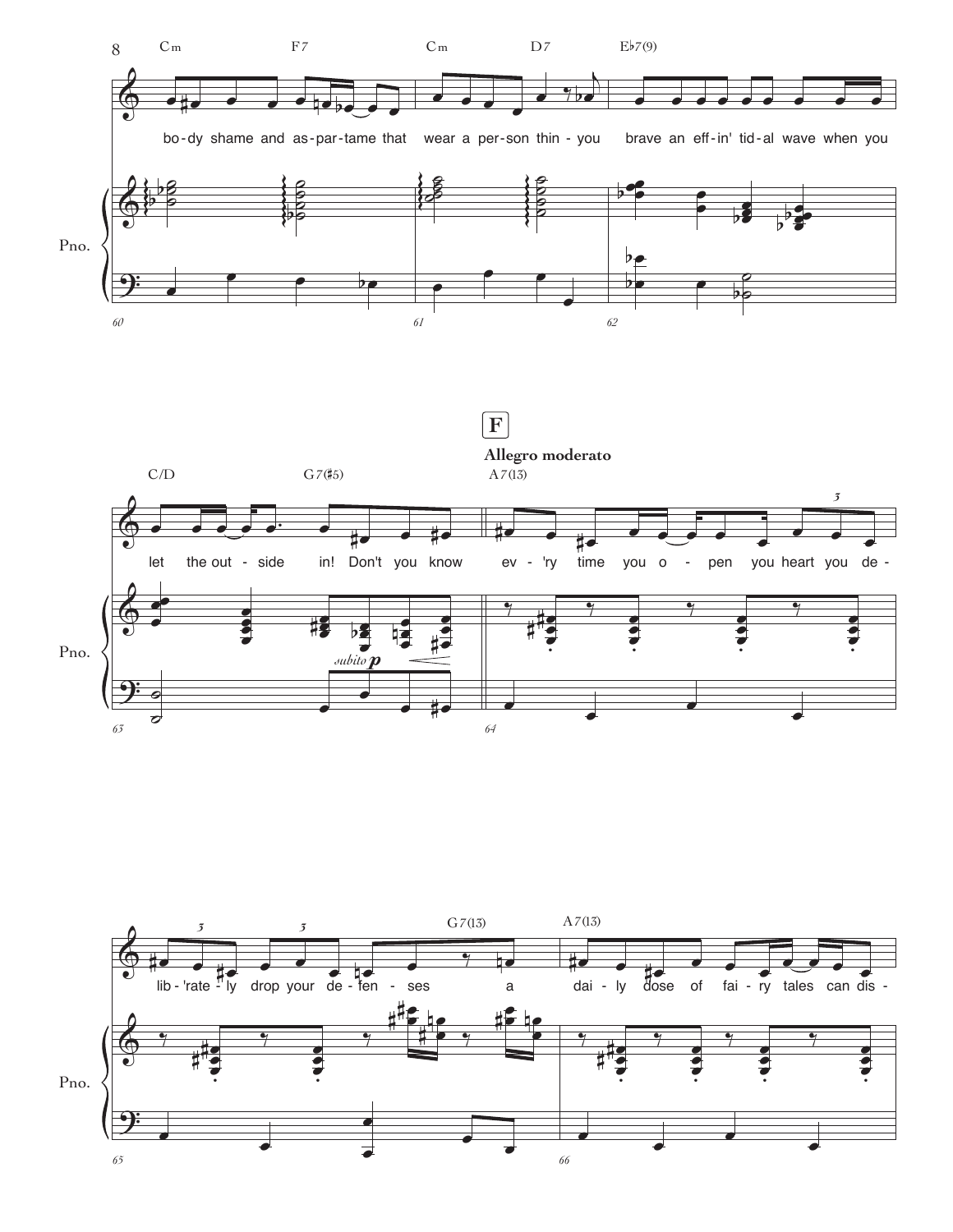



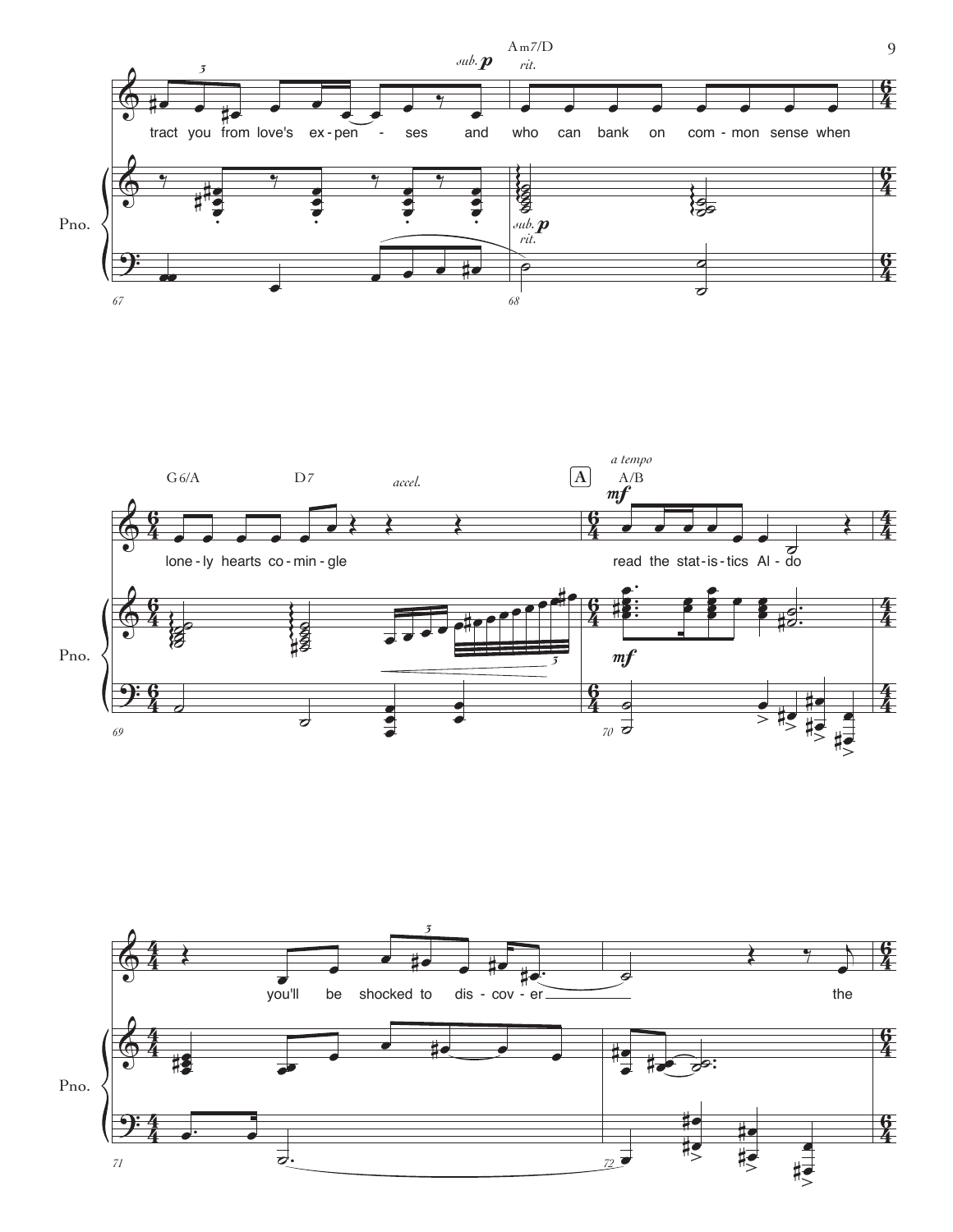

*82 83*

*84*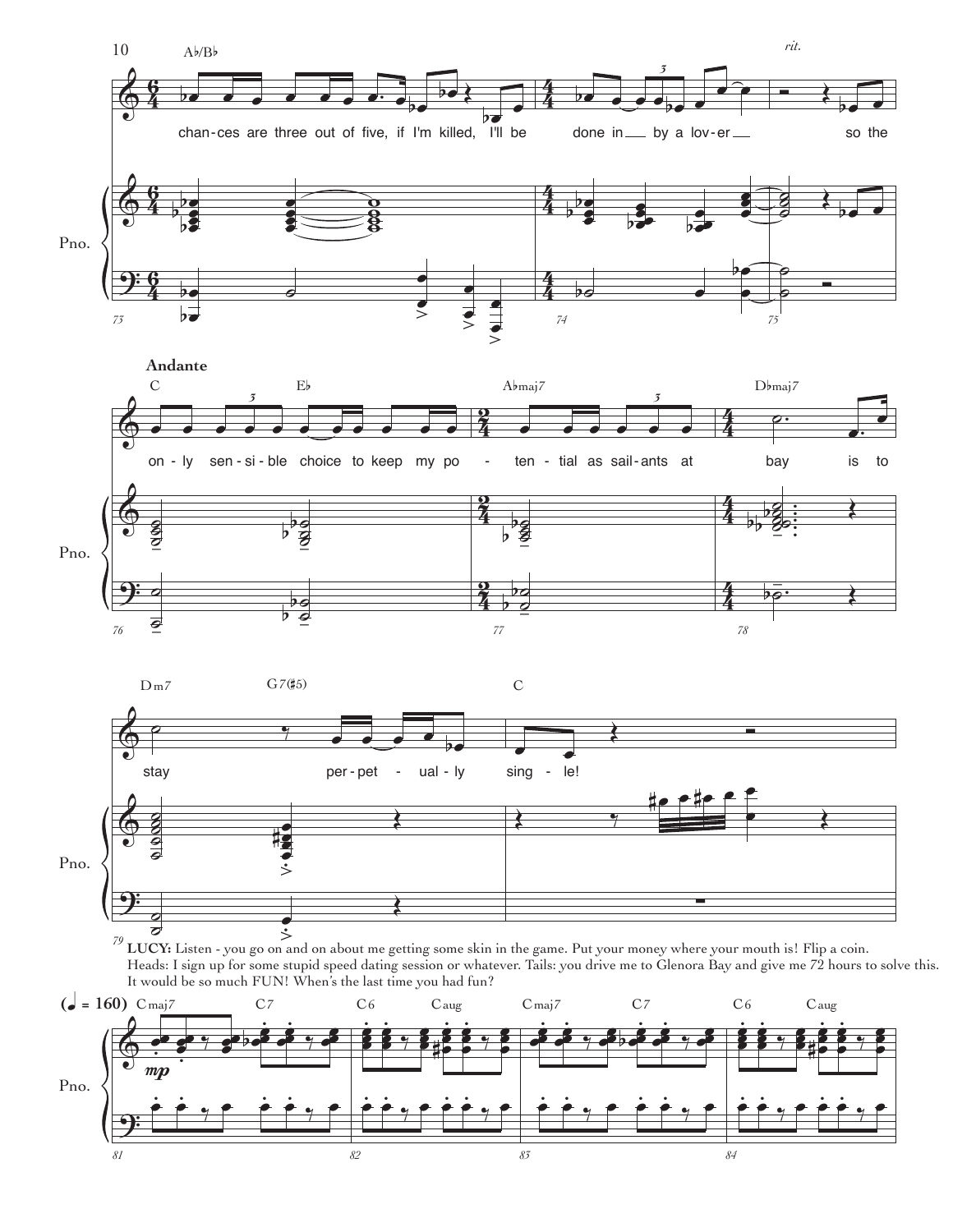**ALDO:** I have fun! My life is fun! **LUCY**: You get excited about car seat brands and your baby's bowel movements. **ALDO:** That's not fair, I- **LUCY:** Come on! What's the worst thing that could happen?



*94*

 $\overline{\mathbf{p}}$  $b\bar{a}$ 

*95*

 $\overline{b}$  $\frac{\rho}{\rho}$   $\frac{1}{2}$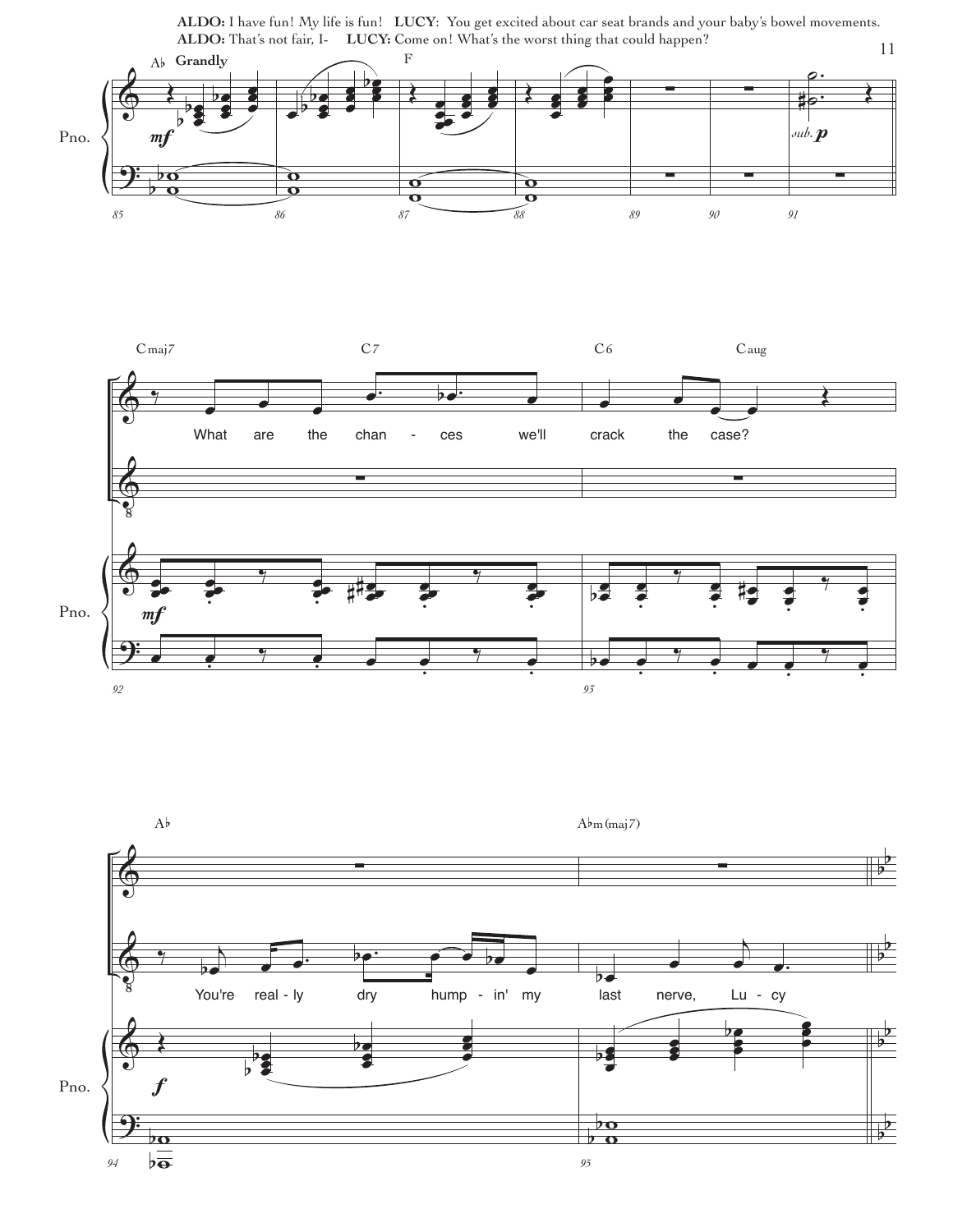